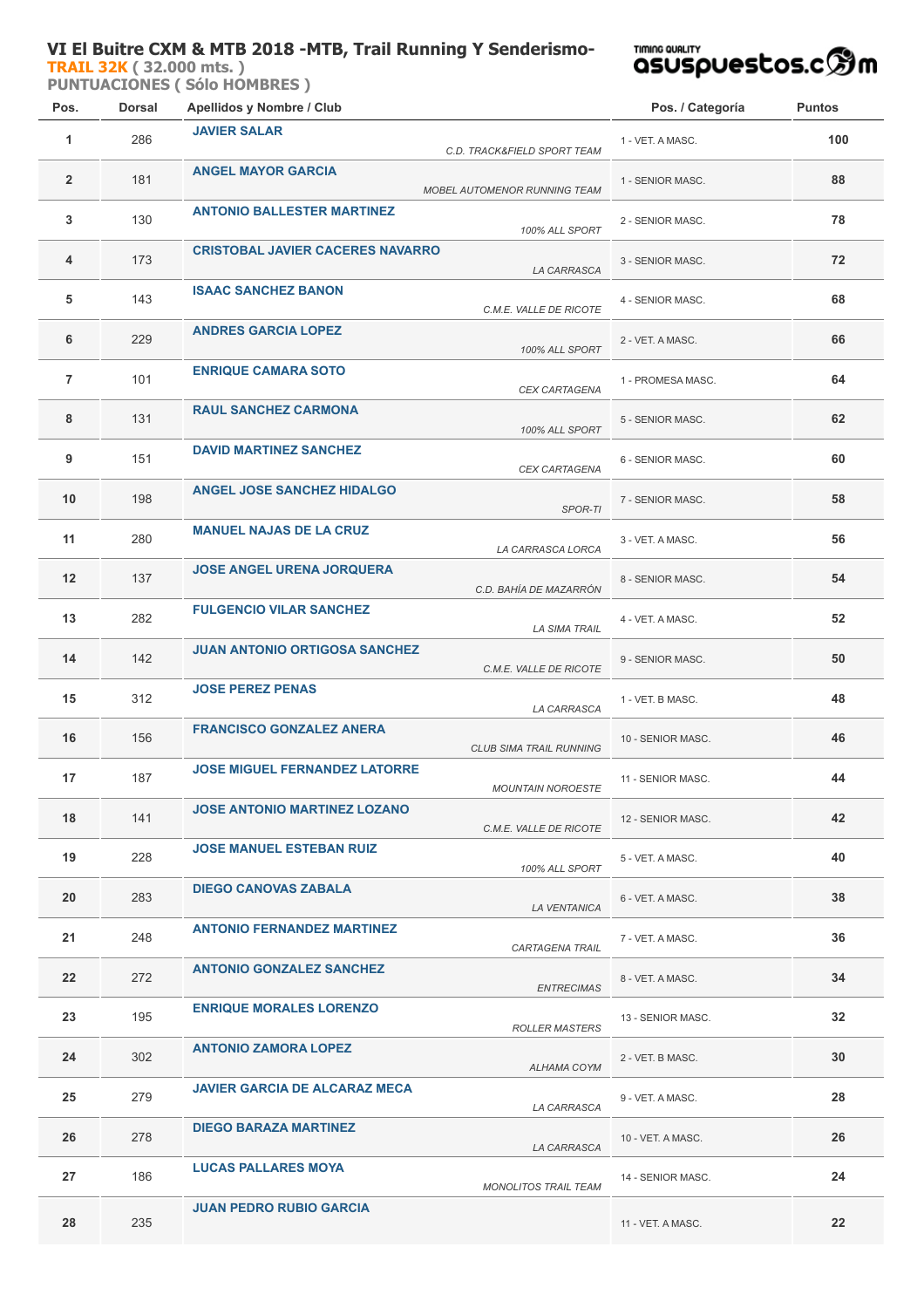|    |     | ALHAMA COYM                                                            |                   |                |
|----|-----|------------------------------------------------------------------------|-------------------|----------------|
| 29 | 307 | <b>ANGEL MARTIN MARTIN</b><br><b>CEX CARTAGENA</b>                     | 3 - VET. B MASC.  | 20             |
| 30 | 157 | <b>JOSE ANTONIO CANOVAS ESPIN</b><br>CLUB UNIVERSITARIO MONTAÑA MURCIA | 15 - SENIOR MASC. | 18             |
| 31 | 192 | <b>MARIANO ORTIZ RUIZ</b><br>PORTAZGO TRAIL                            | 16 - SENIOR MASC. | 16             |
| 32 | 174 | <b>ALFONSO MILLAN NAVARRO</b><br>LA CARRASCA                           | 17 - SENIOR MASC. | 14             |
| 33 | 168 | <b>FRANCISCO JAVIER NADAL ESPIN</b><br><b>ENTRECIMAS TRAIL</b>         | 18 - SENIOR MASC. | 12             |
| 34 | 165 | <b>JUAN PEDRO MARTINEZ JIMENEZ</b><br><b>ENTRECIMAS TRAIL</b>          | 19 - SENIOR MASC. | 10             |
| 35 | 295 | <b>JOSE VILAR SANCHEZ</b><br>TRAIL RUNNING LA SIMA                     | 12 - VET. A MASC. | 8              |
| 36 | 276 | <b>FULGENCIO CASANOVA ALCARAZ</b><br><b>KAMPAMENTO BASE</b>            | 13 - VET. A MASC. | 6              |
| 37 | 268 | <b>FRANCISCO JOSE MONDEJAR FERNANDEZ</b><br><b>EIGER</b>               | 14 - VET. A MASC. | 4              |
| 38 | 184 | <b>GREGORIO MUNOZ NAVARRO</b><br><b>MONOLITOS TRAIL TEAM</b>           | 20 - SENIOR MASC. | $\overline{2}$ |
| 39 | 234 | <b>PEDRO MIGUEL SAEZ SANPER</b><br>30740 C.D.                          | 15 - VET. A MASC. | $\overline{2}$ |
| 40 | 160 | <b>ROLANDO BERMUDEZ RODRIGUEZ</b><br><b>EIGER</b>                      | 21 - SENIOR MASC. | $\overline{2}$ |
| 41 | 262 | <b>JUAN SANCHEZ RODRIGUEZ</b>                                          | 16 - VET. A MASC. | $\overline{2}$ |
| 42 | 179 | CLUB FALCOTRAIL CEHEGIN<br>PEDRO RUBEN NAVARRO PUERTA                  | 22 - SENIOR MASC. | $\overline{2}$ |
| 43 | 183 | LAS CABRAS TIRAN AL MONTE<br><b>PEDRO JOSE GARCIA GONZALEZ</b>         | 23 - SENIOR MASC. | $\overline{2}$ |
| 44 | 231 | <b>MONOLITOS TRAIL TEAM</b><br><b>JUAN AMADOR MARTINEZ FERRER</b>      | 17 - VET. A MASC. | $\overline{2}$ |
| 45 | 305 | 30740 C.D.<br><b>ABUNDIO BOUZON CALVO</b>                              | 4 - VET. B MASC.  | $\overline{2}$ |
| 46 | 254 | CARTAGENA TRAIL<br><b>FRANCISCO JAVIER RUIZ HERNANDEZ</b>              | 18 - VET. A MASC. | $\overline{2}$ |
| 47 | 308 | <b>CARTAGENA TRAIL</b><br><b>FRANCISCO AGUDO RUIZ</b>                  | 5 - VET. B MASC.  | $\overline{2}$ |
| 48 | 259 | <b>CLUB FALCOTRAIL CEHEGIN</b><br><b>JUAN FRANCISCO AGUDO RUIZ</b>     | 19 - VET. A MASC. | $\mathbf{2}$   |
| 49 | 182 | <b>CLUB FALCOTRAIL CEHEGIN</b><br><b>GREGORIO VELASCO CANOVAS</b>      | 24 - SENIOR MASC. | $\overline{2}$ |
| 50 | 199 | <b>MONGRAT TEAM</b><br><b>JOSE RAMON PEREZ PEREZ</b>                   | 25 - SENIOR MASC. | $\overline{2}$ |
| 51 | 301 | <b>T.&amp;.F SPORT TEAM</b><br><b>SIMON NAVARRO GARCIA</b>             | 6 - VET. B MASC.  | $\overline{2}$ |
| 52 | 170 | ALHAMA COYM<br><b>JUAN FRANCISCO RUIZ SANCHEZ</b>                      | 26 - SENIOR MASC. | $\overline{2}$ |
| 53 | 247 | <b>HINNENI TRAIL RUNNING</b><br><b>AGUSTIN BELMONTE MATEO</b>          | 20 - VET. A MASC. | $\overline{2}$ |
| 54 | 243 | CARTAGENA TRAIL<br><b>JOSE VICENTE MASO ZAPLANA</b>                    | 21 - VET. A MASC. | $\overline{2}$ |
| 55 | 124 | C.D. RUNTRITON CARTAGENA<br><b>JOSE MARIA LOPEZ MARTINEZ</b>           | 27 - SENIOR MASC. | $\overline{2}$ |
|    |     | <b>JUANJO CARCEL MANZANO</b>                                           |                   |                |
| 56 | 265 | COSTERA SUR TRAIL PAN MORENO                                           | 22 - VET. A MASC. | $\overline{2}$ |
| 57 | 177 | <b>JOSE ANTONIO LOPEZ LOPEZ</b><br>LAS CABRAS TIRAN AL MONTE           | 28 - SENIOR MASC. | $\overline{2}$ |
| 58 | 293 | <b>JOSE JAVIER NOGUERA BERNAL</b><br>SPOR-TI                           | 23 - VET. A MASC. | $\overline{2}$ |